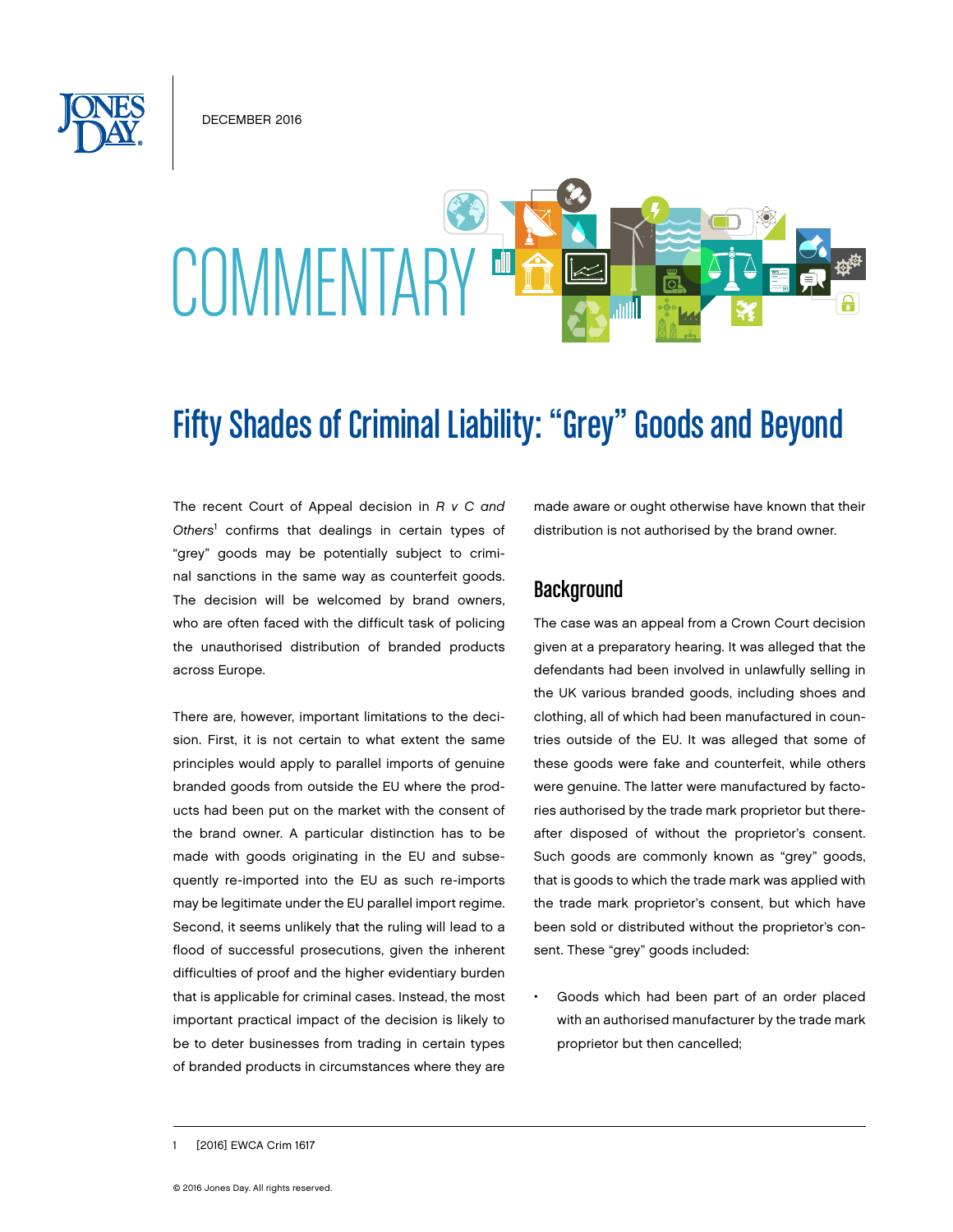- Goods which were part of a batch whose manufacture had been authorised but were then subsequently rejected as not being of sufficient standard; and
- Goods which were manufactured pursuant to an order with the brand owner's authority but in excess of the required amount.

Notably, it was *not* alleged in this case that the defendants had engaged in parallel importing of genuine branded products from outside the EU. The distinction is important because unlike the other "grey" goods discussed above, in the case of parallel imports, the application of the brand is not only authorised by the brand owner, the goods themselves are also put on the market by them.

### The Court's Reasoning

The case essentially turned on the interpretation of section 92 of the *Trade Marks Act 1994* ("*Trade Marks Act*"), which sets out the criminal offences for trade mark infringement under English law, and subsection 92(1) in particular, which provides that "*a person commits an offence who with a view to gain for himself or another, or with intent to cause loss to another, and without the consent of the proprietor, sells […] or distributes goods which bear […] [a sign identical to, or likely to be mistaken for, a registered trade mark]*". The key issue for the Court was whether a person can be criminally liable for such an offence in relation to the types of "grey" goods identified above.

The Court of Appeal held that the provisions under section 92 should be interpreted widely and applied to "grey" goods as well as counterfeit products. In doing so, the Court rejected the defendants' more restrictive interpretation of section 92 on the basis that it was contrary to the heading and wording of that section. The Court held in particular that the section applied to "grey" goods as a matter of "*ordinary statutory interpretation*".

In reaching its decision, the Court also relied on two sources of authority. Firstly, it relied on the leading text book in the area, *Kerly's Law of Trade Marks*, whose editors considered that section 92 had a broad application. Secondly, it relied on earlier case law—in particular the Court of Appeal's decision in *Genis*<sup>1</sup> — which suggested section 92 should not be restricted to counterfeit goods. The Court also referred to the reasoning of Pumfrey J in *Levi Strauss Inc v Tesco Stores Ltd*2 (which was in fact a civil liability case involving parallel imported goods) in support of the view that a sign may well be infringing even where it is applied with the authorisation of the trade mark owner.

Finally, the Court considered the defendants' argument that section 92 should be applied restrictively for policy reasons, as otherwise it could lead to criminal sanctions against traders in "grey" goods and parallel imports, which would (it was argued) be "harsh" and contrary to Parliament's intentions. The Court rejected this argument, holding that there was ultimately a balancing exercise to be done, and that there were strong policy reasons for applying criminal sanctions to "grey" goods. The Court noted, for instance, that the distribution of "grey" goods could gravely undermine the value of a brand, affect legitimate trade and, in some cases, raise very real issues of public safety; similarly, the distribution of genuine products that fail the brand owner's quality assurance processes has the potential to seriously damage the reputation of the brand.

The Court recognised that while its decision may lead to outcomes which are "*tough in certain cases*", this had to be set against "*the often unscrupulous conduct*" of certain parties looking to exploit weaknesses in supply chains. Importantly, the Court also highlighted that the offence had to be proven to the much higher "beyond reasonable doubt" criminal standard, and a statutory defence is always available where the defendant acts honestly and reasonably.

#### Analysis and Outlook

This decision confirms that criminal liability under the *Trade Marks Act* is broad and may in certain cases catch dealings in "grey" goods. While this decision is likely to be welcomed by brand owners, it may concern some distributors of branded goods (particularly those lower down in the supply chain)

<sup>2</sup> [2015] EWCA Crim 2043

<sup>3</sup> [2003] RPC 18